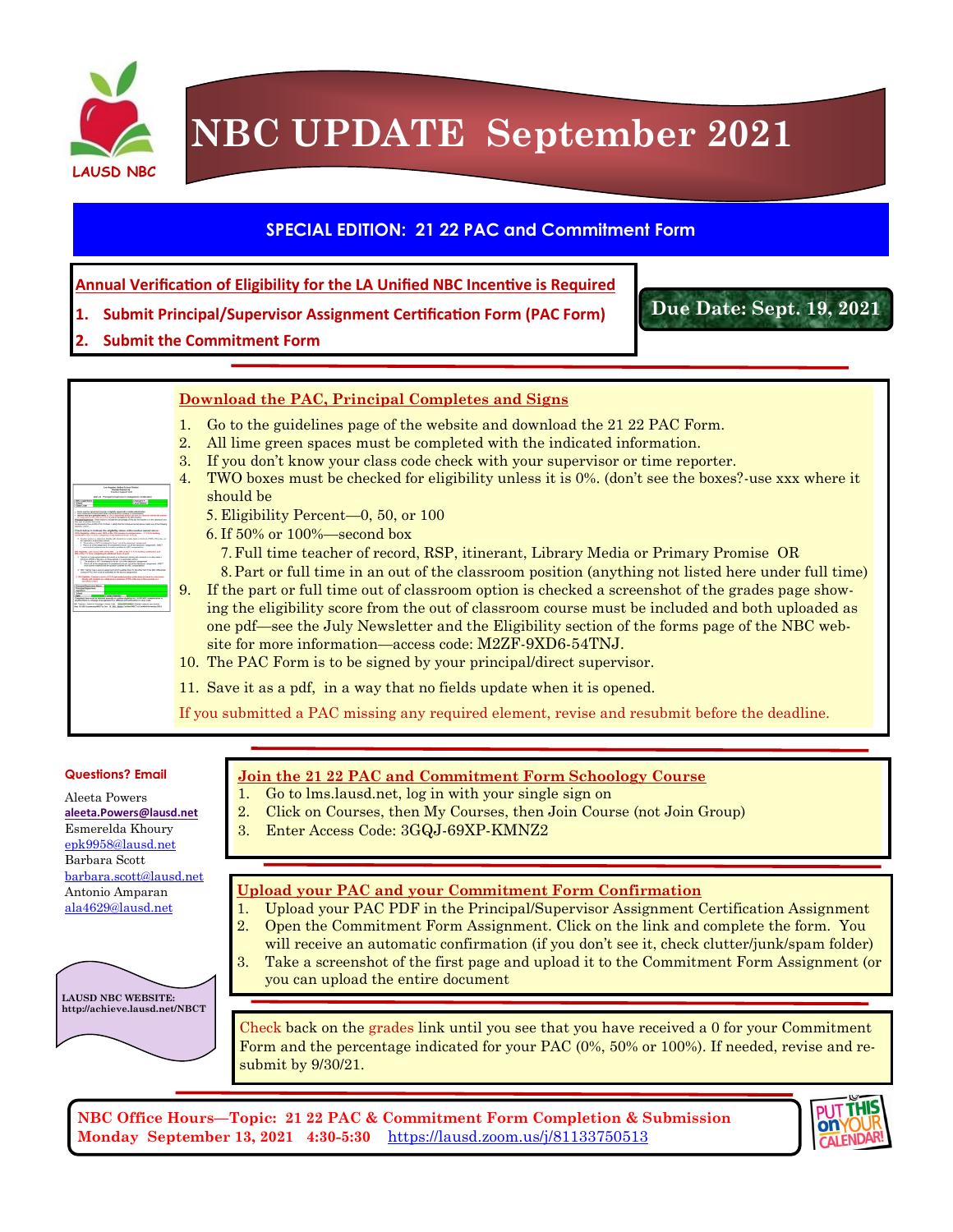

# **NBC UPDATE September 2021**

**PAC & Commitment Form Due Date: Sept. 19, 2021**

TWO boxes must be checked.

- 1. Select the correct eligibility Percentage 100%, 50%, 0%
- 2. Check one of the two boxes under the eligibility statement (if a box isn't there, still check it)
	- 3. Box 1 You are a full time record carrying teacher or one of the following: RSP, Library Media Teacher, Itinerant Teacher, Primary Promise Teacher
	- 4. Box 2 None of the Box 1 criteria applies—you are part or full time out of the class-

Check below to indicate the eligibility status of the teacher named above: 100% Eligibility—Able to earn 100% of the 15% increase in compensation - - 7 1/2 % for holding certification and 7 1/2 % for completion of 92 additional hours of work.

- State Teacher works in a classroom directly with students on a daily basis a minimum of 60% of the day-or four periods in a secondary school.
	- The position is NOT considered to be an 'out of the classroom' assignment.
	- Part or all of the assignment IS considered to be an 'out of the classroom' assignment. (NBCT must submit evidence that this position qualifies for NBC compensation)

TWO boxes must be checked.

- 1. Select the correct eligibility Percentage 100%, 50%, 0%
- 2. If you don't qualify for box 1 (RSP, Library Media Teacher, Itinerant Teacher, Primary Promise Teacher) you must check box 2
- 3. If box two is checked you must submit a job description and calendar to the out of classroom schoology course. The grades page showing a percentage must be included with your PAC, with both pages combined in one PDF

Check below to indicate the eligibility status of the teacher named above: 100% Eligibility—Able to earn 100% of the 15% increase in compensation - - 7 1/2 % for holding certification and 7 1/2 % for completion of 92 additional hours of work.

- Teacher works in a classroom directly with students on a daily basis a minimum of 60% of the day—or four periods in a secondary school.
	- D. The position is NOT considered to be an 'out of the classroom' assignment.
	- Part or all of the assignment IS considered to be an 'out of the classroom' assignment. (NBCT must submit evidence that this position qualifies for NBC compensation)